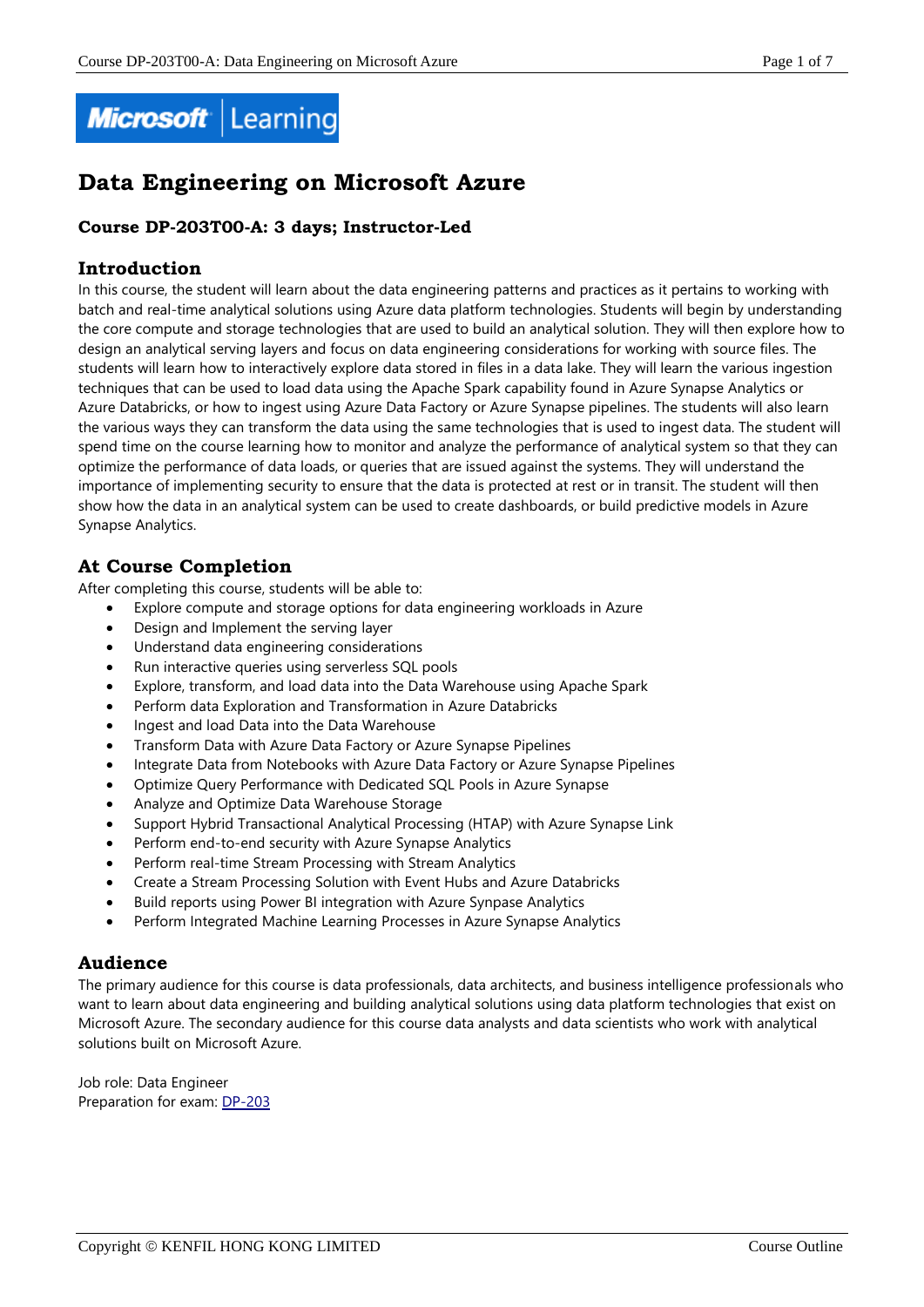## **Prerequisites**

Successful students start this course with knowledge of cloud computing and core data concepts and professional experience with data solutions.

Specifically completing:

- AZ-900 Azure Fundamentals
- DP-900 Microsoft Azure Data Fundamentals

# **Course Outline**

### **Module 1: Explore compute and storage options for data engineering workloads**

This module provides an overview of the Azure compute and storage technology options that are available to data engineers building analytical workloads. This module teaches ways to structure the data lake, and to optimize the files for exploration, streaming, and batch workloads. The student will learn how to organize the data lake into levels of data refinement as they transform files through batch and stream processing. Then they will learn how to create indexes on their datasets, such as CSV, JSON, and Parquet files, and use them for potential query and workload acceleration.

#### **Lessons**

- Introduction to Azure Synapse Analytics
- Describe Azure Databricks
- Introduction to Azure Data Lake storage
- Describe Delta Lake architecture
- Work with data streams by using Azure Stream Analytics
- **Lab : Explore compute and storage options for data engineering workloads**
	- Combine streaming and batch processing with a single pipeline
		- Organize the data lake into levels of file transformation
	- Index data lake storage for query and workload acceleration

After completing this module, students will be able to:

- Describe Azure Synapse Analytics
- Describe Azure Databricks
- Describe Azure Data Lake storage
- Describe Delta Lake architecture
- Describe Azure Stream Analytics

### **Module 2: Design and implement the serving layer**

This module teaches how to design and implement data stores in a modern data warehouse to optimize analytical workloads. The student will learn how to design a multidimensional schema to store fact and dimension data. Then the student will learn how to populate slowly changing dimensions through incremental data loading from Azure Data Factory.

### **Lessons**

- Design a multidimensional schema to optimize analytical workloads
- Code-free transformation at scale with Azure Data Factory
- Populate slowly changing dimensions in Azure Synapse Analytics pipelines

### **Lab : Designing and Implementing the Serving Layer**

- Design a star schema for analytical workloads
- Populate slowly changing dimensions with Azure Data Factory and mapping data flows

After completing this module, students will be able to:

- Design a star schema for analytical workloads
- Populate a slowly changing dimensions with Azure Data Factory and mapping data flows

### **Module 3: Data engineering considerations for source files**

This module explores data engineering considerations that are common when loading data into a modern data warehouse analytical from files stored in an Azure Data Lake, and understanding the security consideration associated with storing files stored in the data lake.

### **Lessons**

- Design a Modern Data Warehouse using Azure Synapse Analytics
- Secure a data warehouse in Azure Synapse Analytics

### **Lab : Data engineering considerations**

- Managing files in an Azure data lake
- Securing files stored in an Azure data lake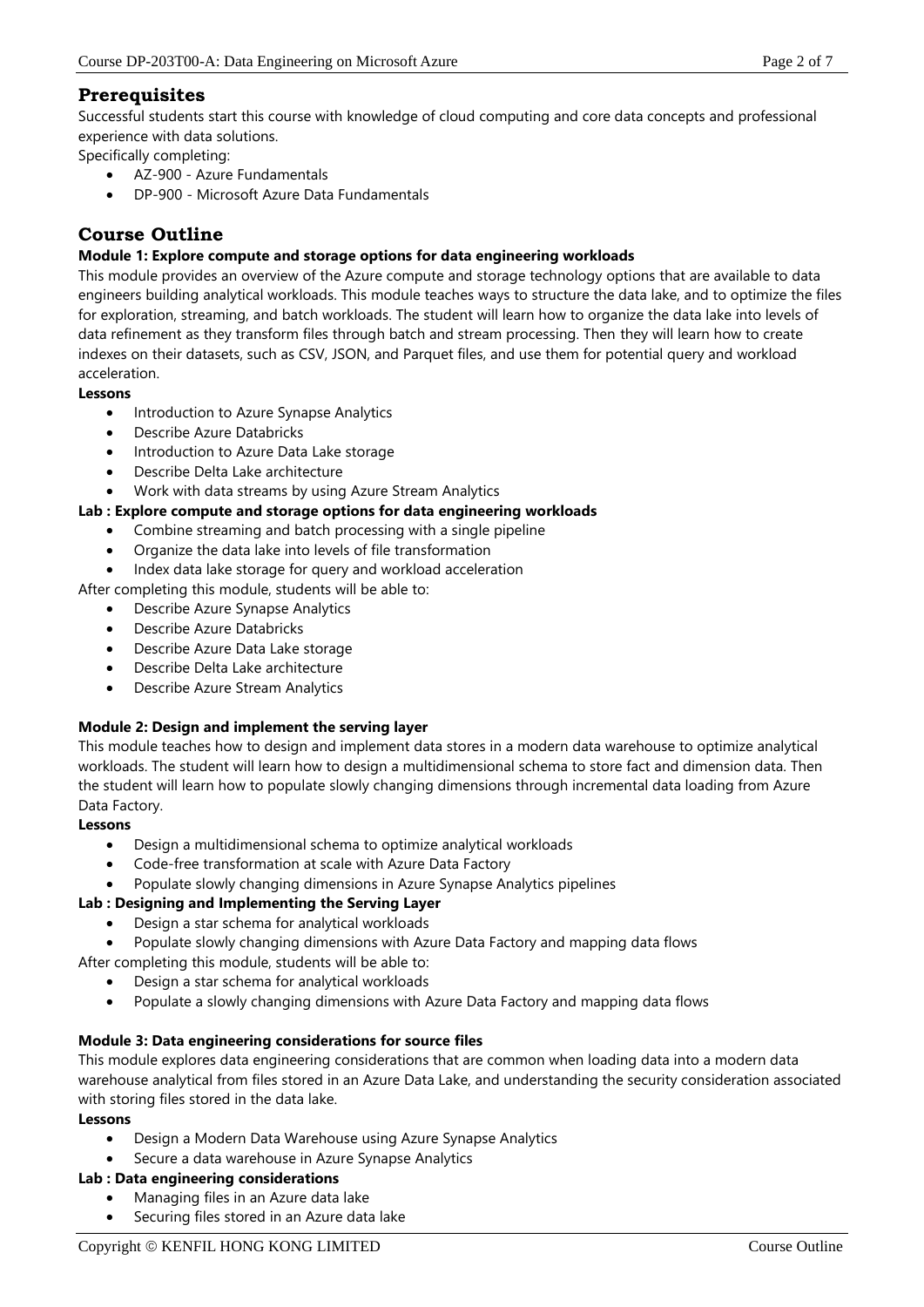After completing this module, students will be able to:

- Design a Modern Data Warehouse using Azure Synapse Analytics
- Secure a data warehouse in Azure Synapse Analytics

### **Module 4: Run interactive queries using Azure Synapse Analytics serverless SQL pools**

In this module, students will learn how to work with files stored in the data lake and external file sources, through T-SQL statements executed by a serverless SQL pool in Azure Synapse Analytics. Students will query Parquet files stored in a data lake, as well as CSV files stored in an external data store. Next, they will create Azure Active Directory security groups and enforce access to files in the data lake through Role-Based Access Control (RBAC) and Access Control Lists  $(AC|s)$ .

### **Lessons**

- Explore Azure Synapse serverless SQL pools capabilities
- Query data in the lake using Azure Synapse serverless SQL pools
- Create metadata objects in Azure Synapse serverless SQL pools
- Secure data and manage users in Azure Synapse serverless SQL pools

### **Lab : Run interactive queries using serverless SQL pools**

- Query Parquet data with serverless SQL pools
- Create external tables for Parquet and CSV files
- Create views with serverless SQL pools
- Secure access to data in a data lake when using serverless SQL pools
- Configure data lake security using Role-Based Access Control (RBAC) and Access Control List

After completing this module, students will be able to:

- Understand Azure Synapse serverless SQL pools capabilities
- Query data in the lake using Azure Synapse serverless SQL pools
- Create metadata objects in Azure Synapse serverless SQL pools
- Secure data and manage users in Azure Synapse serverless SQL pools

### **Module 5: Explore, transform, and load data into the Data Warehouse using Apache Spark**

This module teaches how to explore data stored in a data lake, transform the data, and load data into a relational data store. The student will explore Parquet and JSON files and use techniques to query and transform JSON files with hierarchical structures. Then the student will use Apache Spark to load data into the data warehouse and join Parquet data in the data lake with data in the dedicated SQL pool.

### **Lessons**

- Understand big data engineering with Apache Spark in Azure Synapse Analytics
- Ingest data with Apache Spark notebooks in Azure Synapse Analytics
- Transform data with DataFrames in Apache Spark Pools in Azure Synapse Analytics
- Integrate SQL and Apache Spark pools in Azure Synapse Analytics

### **Lab : Explore, transform, and load data into the Data Warehouse using Apache Spark**

- Perform Data Exploration in Synapse Studio
- Ingest data with Spark notebooks in Azure Synapse Analytics
- Transform data with DataFrames in Spark pools in Azure Synapse Analytics
- Integrate SQL and Spark pools in Azure Synapse Analytics

After completing this module, students will be able to:

- Describe big data engineering with Apache Spark in Azure Synapse Analytics
- Ingest data with Apache Spark notebooks in Azure Synapse Analytics
- Transform data with DataFrames in Apache Spark Pools in Azure Synapse Analytics
- Integrate SQL and Apache Spark pools in Azure Synapse Analytics

### **Module 6: Data exploration and transformation in Azure Databricks**

This module teaches how to use various Apache Spark DataFrame methods to explore and transform data in Azure Databricks. The student will learn how to perform standard DataFrame methods to explore and transform data. They will also learn how to perform more advanced tasks, such as removing duplicate data, manipulate date/time values, rename columns, and aggregate data.

### **Lessons**

- Describe Azure Databricks
- Read and write data in Azure Databricks
- Work with DataFrames in Azure Databricks
- Work with DataFrames advanced methods in Azure Databricks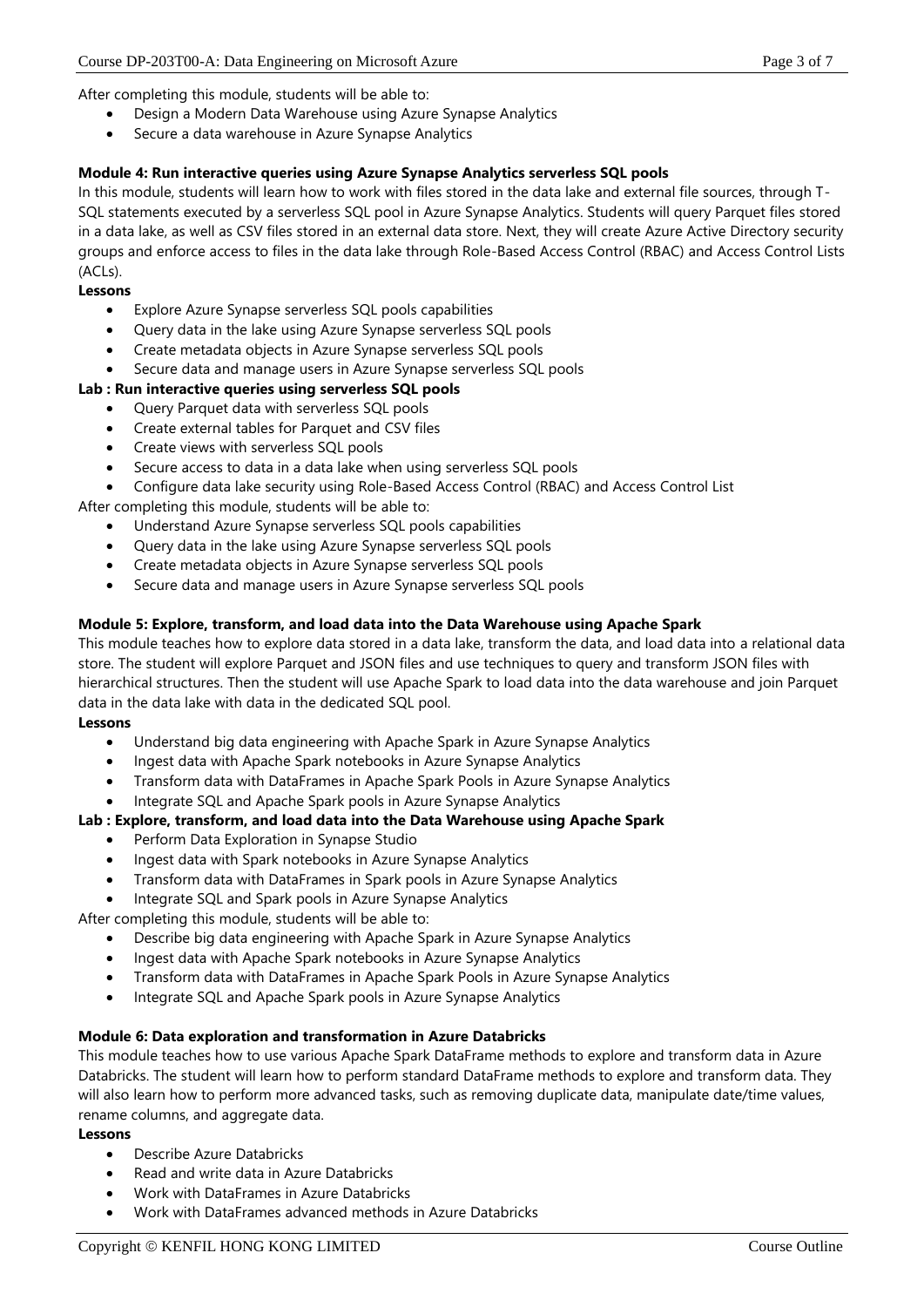#### **Lab : Data Exploration and Transformation in Azure Databricks**

- Use DataFrames in Azure Databricks to explore and filter data
- Cache a DataFrame for faster subsequent queries
- Remove duplicate data
- Manipulate date/time values
- Remove and rename DataFrame columns
- Aggregate data stored in a DataFrame

After completing this module, students will be able to:

- Describe Azure Databricks
- Read and write data in Azure Databricks
- Work with DataFrames in Azure Databricks
- Work with DataFrames advanced methods in Azure Databricks

#### **Module 7: Ingest and load data into the data warehouse**

This module teaches students how to ingest data into the data warehouse through T-SQL scripts and Synapse Analytics integration pipelines. The student will learn how to load data into Synapse dedicated SQL pools with PolyBase and COPY using T-SQL. The student will also learn how to use workload management along with a Copy activity in a Azure Synapse pipeline for petabyte-scale data ingestion.

#### **Lessons**

- Use data loading best practices in Azure Synapse Analytics
- Petabyte-scale ingestion with Azure Data Factory

#### **Lab : Ingest and load Data into the Data Warehouse**

- Perform petabyte-scale ingestion with Azure Synapse Pipelines
- Import data with PolyBase and COPY using T-SQL
- Use data loading best practices in Azure Synapse Analytics

After completing this module, students will be able to:

- Use data loading best practices in Azure Synapse Analytics
- Petabyte-scale ingestion with Azure Data Factory

### **Module 8: Transform data with Azure Data Factory or Azure Synapse Pipelines**

This module teaches students how to build data integration pipelines to ingest from multiple data sources, transform data using mapping data flowss, and perform data movement into one or more data sinks.

#### **Lessons**

- Data integration with Azure Data Factory or Azure Synapse Pipelines
- Code-free transformation at scale with Azure Data Factory or Azure Synapse Pipelines

### **Lab : Transform Data with Azure Data Factory or Azure Synapse Pipelines**

- Execute code-free transformations at scale with Azure Synapse Pipelines
- Create data pipeline to import poorly formatted CSV files
- Create Mapping Data Flows

After completing this module, students will be able to:

- Perform data integration with Azure Data Factory
- Perform code-free transformation at scale with Azure Data Factory

#### **Module 9: Orchestrate data movement and transformation in Azure Synapse Pipelines**

In this module, you will learn how to create linked services, and orchestrate data movement and transformation using notebooks in Azure Synapse Pipelines.

#### **Lessons**

• Orchestrate data movement and transformation in Azure Data Factory

### **Lab : Orchestrate data movement and transformation in Azure Synapse Pipelines**

• Integrate Data from Notebooks with Azure Data Factory or Azure Synapse Pipelines

After completing this module, students will be able to:

• Orchestrate data movement and transformation in Azure Synapse Pipelines

### **Module 10: Optimize query performance with dedicated SQL pools in Azure Synapse**

In this module, students will learn strategies to optimize data storage and processing when using dedicated SQL pools in Azure Synapse Analytics. The student will know how to use developer features, such as windowing and HyperLogLog functions, use data loading best practices, and optimize and improve query performance. **Lessons**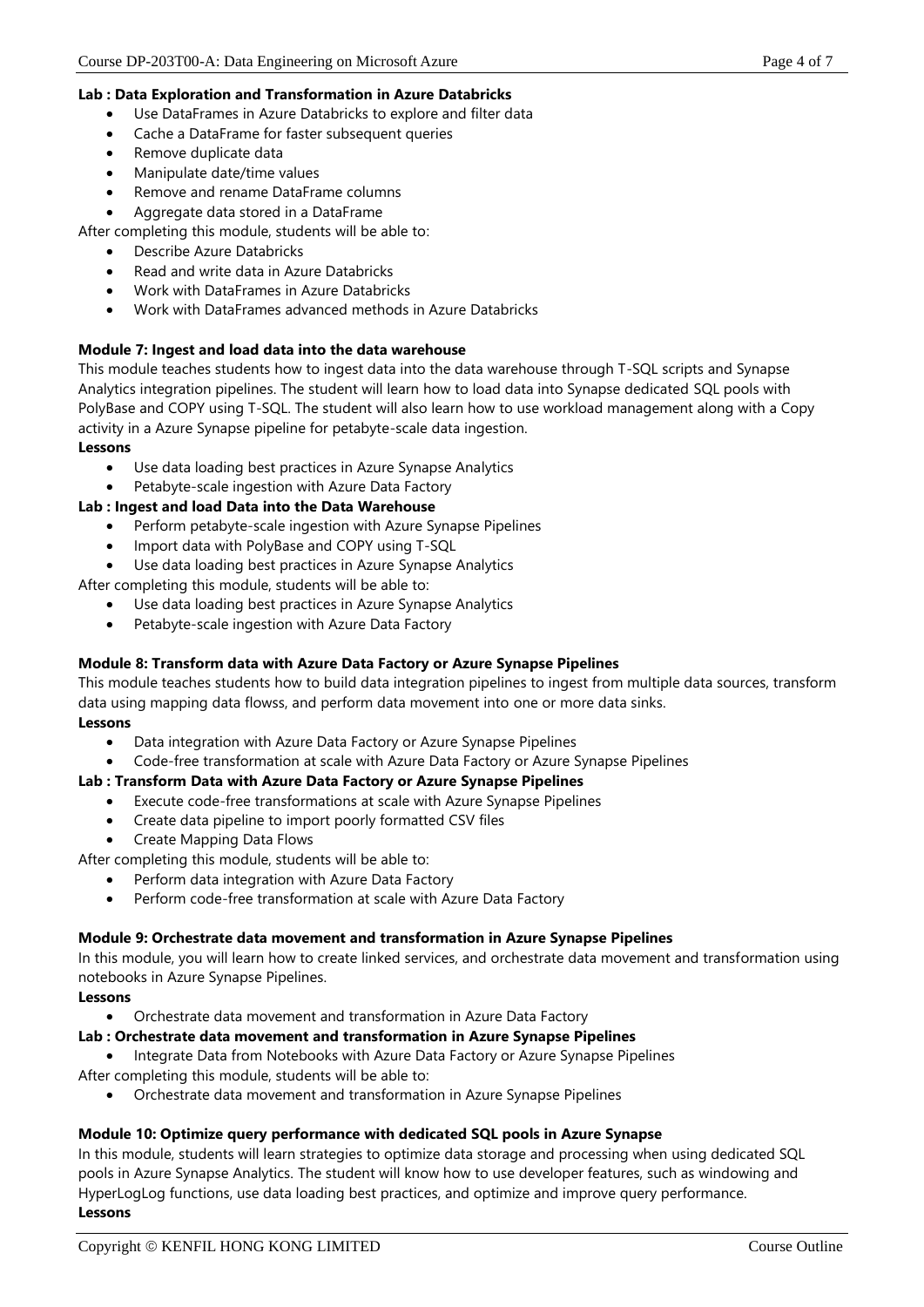- Optimize data warehouse query performance in Azure Synapse Analytics
- Understand data warehouse developer features of Azure Synapse Analytics

### **Lab : Optimize Query Performance with Dedicated SQL Pools in Azure Synapse**

#### • Understand developer features of Azure Synapse Analytics

- Optimize data warehouse query performance in Azure Synapse Analytics
- Improve query performance

After completing this module, students will be able to:

- Optimize data warehouse query performance in Azure Synapse Analytics
- Understand data warehouse developer features of Azure Synapse Analytics

### **Module 11: Analyze and Optimize Data Warehouse Storage**

In this module, students will learn how to analyze then optimize the data storage of the Azure Synapse dedicated SQL pools. The student will know techniques to understand table space usage and column store storage details. Next the student will know how to compare storage requirements between identical tables that use different data types. Finally, the student will observe the impact materialized views have when executed in place of complex queries and learn how to avoid extensive logging by optimizing delete operations.

#### **Lessons**

• Analyze and optimize data warehouse storage in Azure Synapse Analytics

### **Lab : Analyze and Optimize Data Warehouse Storage**

- Check for skewed data and space usage
- Understand column store storage details
- Study the impact of materialized views
- Explore rules for minimally logged operations

After completing this module, students will be able to:

• Analyze and optimize data warehouse storage in Azure Synapse Analytics

### **Module 12: Support Hybrid Transactional Analytical Processing (HTAP) with Azure Synapse Link**

In this module, students will learn how Azure Synapse Link enables seamless connectivity of an Azure Cosmos DB account to a Synapse workspace. The student will understand how to enable and configure Synapse link, then how to query the Azure Cosmos DB analytical store using Apache Spark and SQL serverless. **Lessons**

- Design hybrid transactional and analytical processing using Azure Synapse Analytics
- Configure Azure Synapse Link with Azure Cosmos DB
- Query Azure Cosmos DB with Apache Spark pools
- Query Azure Cosmos DB with serverless SQL pools

### **Lab : Support Hybrid Transactional Analytical Processing (HTAP) with Azure Synapse Link**

- Configure Azure Synapse Link with Azure Cosmos DB
- Query Azure Cosmos DB with Apache Spark for Synapse Analytics
- Query Azure Cosmos DB with serverless SQL pool for Azure Synapse Analytics

After completing this module, students will be able to:

- Design hybrid transactional and analytical processing using Azure Synapse Analytics
- Configure Azure Synapse Link with Azure Cosmos DB
- Query Azure Cosmos DB with Apache Spark for Azure Synapse Analytics
- Query Azure Cosmos DB with SQL serverless for Azure Synapse Analytics

# **Module 13: End-to-end security with Azure Synapse Analytics**

In this module, students will learn how to secure a Synapse Analytics workspace and its supporting infrastructure. The student will observe the SQL Active Directory Admin, manage IP firewall rules, manage secrets with Azure Key Vault and access those secrets through a Key Vault linked service and pipeline activities. The student will understand how to implement column-level security, row-level security, and dynamic data masking when using dedicated SQL pools. **Lessons**

- Secure a data warehouse in Azure Synapse Analytics
- Configure and manage secrets in Azure Key Vault
- Implement compliance controls for sensitive data

# **Lab : End-to-end security with Azure Synapse Analytics**

- Secure Azure Synapse Analytics supporting infrastructure
- Secure the Azure Synapse Analytics workspace and managed services
- Secure Azure Synapse Analytics workspace data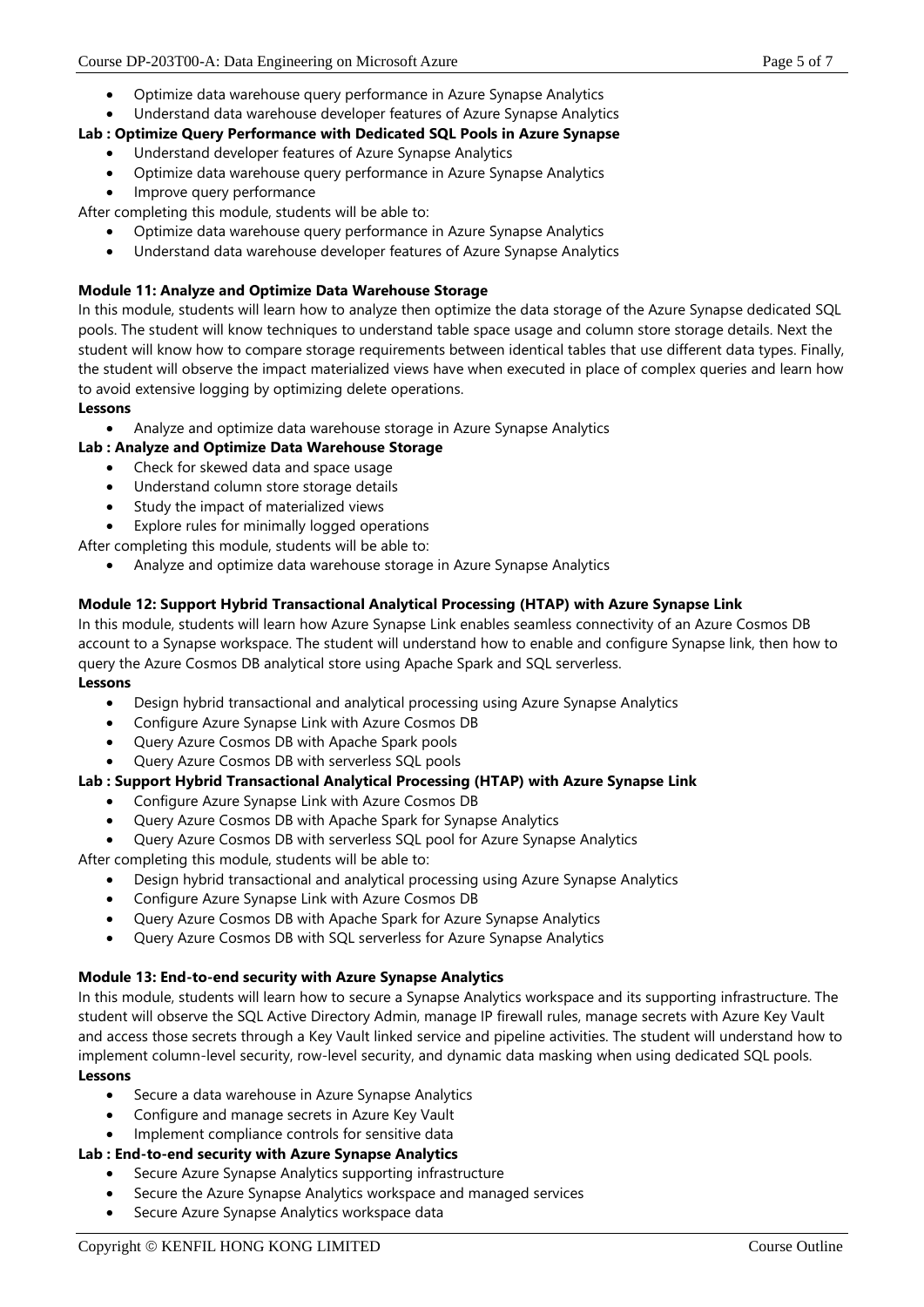After completing this module, students will be able to:

- Secure a data warehouse in Azure Synapse Analytics
- Configure and manage secrets in Azure Key Vault
- Implement compliance controls for sensitive data

### **Module 14: Real-time Stream Processing with Stream Analytics**

In this module, students will learn how to process streaming data with Azure Stream Analytics. The student will ingest vehicle telemetry data into Event Hubs, then process that data in real time, using various windowing functions in Azure Stream Analytics. They will output the data to Azure Synapse Analytics. Finally, the student will learn how to scale the Stream Analytics job to increase throughput.

#### **Lessons**

- Enable reliable messaging for Big Data applications using Azure Event Hubs
- Work with data streams by using Azure Stream Analytics
- Ingest data streams with Azure Stream Analytics

### **Lab : Real-time Stream Processing with Stream Analytics**

- Use Stream Analytics to process real-time data from Event Hubs
- Use Stream Analytics windowing functions to build aggregates and output to Synapse Analytics
- Scale the Azure Stream Analytics job to increase throughput through partitioning
- Repartition the stream input to optimize parallelization

After completing this module, students will be able to:

- Enable reliable messaging for Big Data applications using Azure Event Hubs
- Work with data streams by using Azure Stream Analytics
- Ingest data streams with Azure Stream Analytics

### **Module 15: Create a Stream Processing Solution with Event Hubs and Azure Databricks**

In this module, students will learn how to ingest and process streaming data at scale with Event Hubs and Spark Structured Streaming in Azure Databricks. The student will learn the key features and uses of Structured Streaming. The student will implement sliding windows to aggregate over chunks of data and apply watermarking to remove stale data. Finally, the student will connect to Event Hubs to read and write streams.

#### **Lessons**

• Process streaming data with Azure Databricks structured streaming

#### **Lab : Create a Stream Processing Solution with Event Hubs and Azure Databricks**

- Explore key features and uses of Structured Streaming
- Stream data from a file and write it out to a distributed file system
- Use sliding windows to aggregate over chunks of data rather than all data
- Apply watermarking to remove stale data
- Connect to Event Hubs read and write streams

After completing this module, students will be able to:

• Process streaming data with Azure Databricks structured streaming

### **Module 16: Build reports using Power BI integration with Azure Synpase Analytics**

In this module, the student will learn how to integrate Power BI with their Synapse workspace to build reports in Power BI. The student will create a new data source and Power BI report in Synapse Studio. Then the student will learn how to improve query performance with materialized views and result-set caching. Finally, the student will explore the data lake with serverless SQL pools and create visualizations against that data in Power BI.

#### **Lessons**

• Create reports with Power BI using its integration with Azure Synapse Analytics

### **Lab : Build reports using Power BI integration with Azure Synpase Analytics**

- Integrate an Azure Synapse workspace and Power BI
- Optimize integration with Power BI
- Improve query performance with materialized views and result-set caching
- Visualize data with SQL serverless and create a Power BI report
- After completing this module, students will be able to:
	- Create reports with Power BI using its integration with Azure Synapse Analytics

#### **Module 17: Perform Integrated Machine Learning Processes in Azure Synapse Analytics**

This module explores the integrated, end-to-end Azure Machine Learning and Azure Cognitive Services experience in Azure Synapse Analytics. You will learn how to connect an Azure Synapse Analytics workspace to an Azure Machine